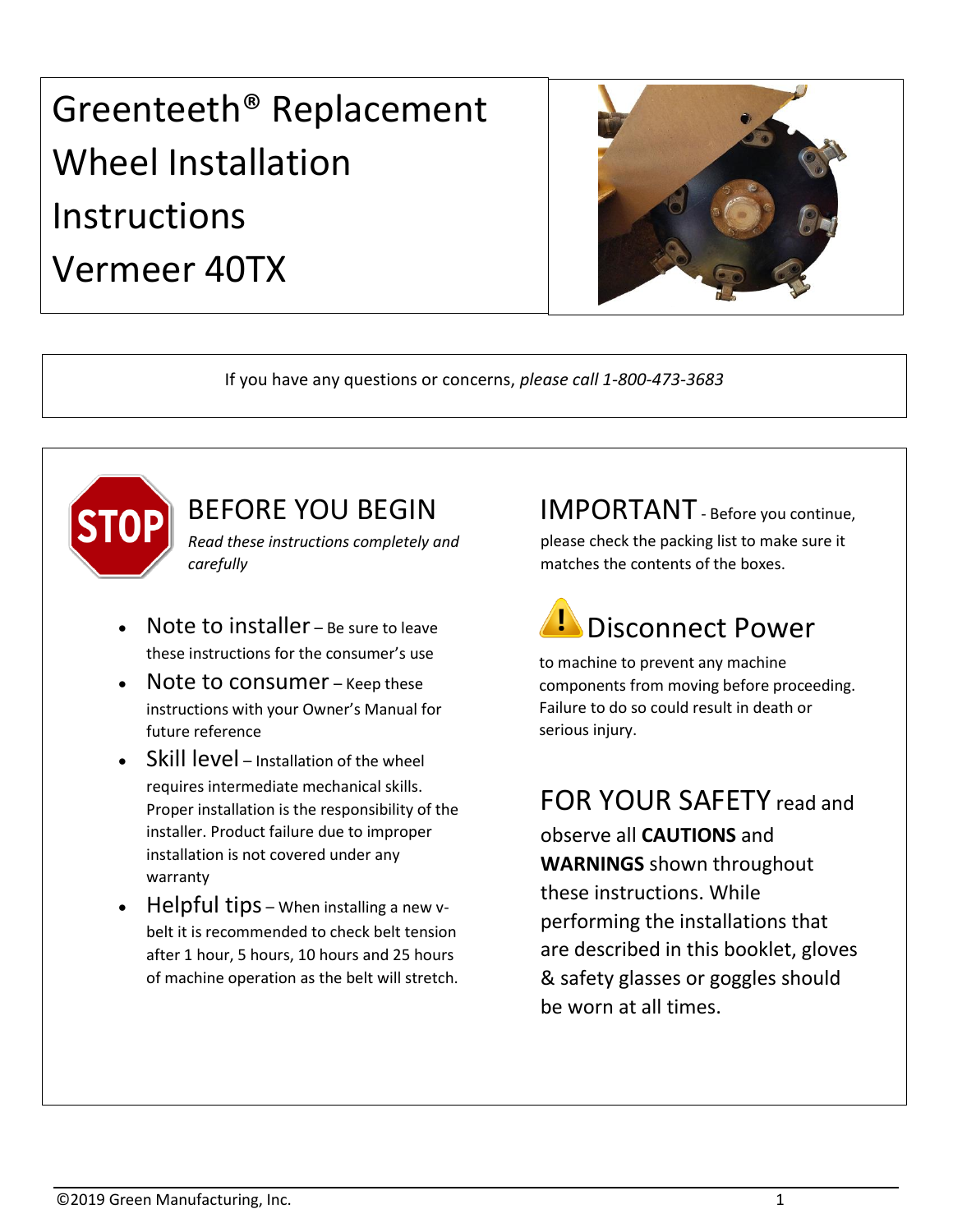# Installation Preparation

### TOOLS SUPPLIED:

½" Drive, ½" 6pt Impact Allen Wrench Socket

# TOOLS YOU WILL NEED:

5/8" Socket Wrench ½" Drive Torque Wrench *Green-Seize*™

# TORQUE SETTINGS:

*700 Series Nut:* 25ft. lbs. (34Nm) *LoPro*™ Bolt (lubricated with *Green-Seize*™): 180ft. lbs. *LoPro*™ Bolt (dry): 240ft. lbs.

### MANUFACTURER'S PARTS LIST:

| <b>Part Number</b> | <b>Description</b>                                         |
|--------------------|------------------------------------------------------------|
| W-1832556          | Greenteeth <sup>®</sup> Replacement Wheel for Vermeer 40TX |
| 700LP-A            | 700 Series LoPro <sup>®</sup> Pocket - Angle               |
| 700-WS             | 700 Series Wearsharp <sup>®</sup> Tooth                    |
| LP-200             | 2" LoPro® Bolt                                             |
| ALLENWRENCH-SOCKET | 1/2" Drive, 1/2" 6pt Impact Allen Wrench Socket            |

Green Manufacturing, Inc. 9650 Packard Rd Morenci, MI 49256 Phone 800.473.3683 • Fax 517.458.1550

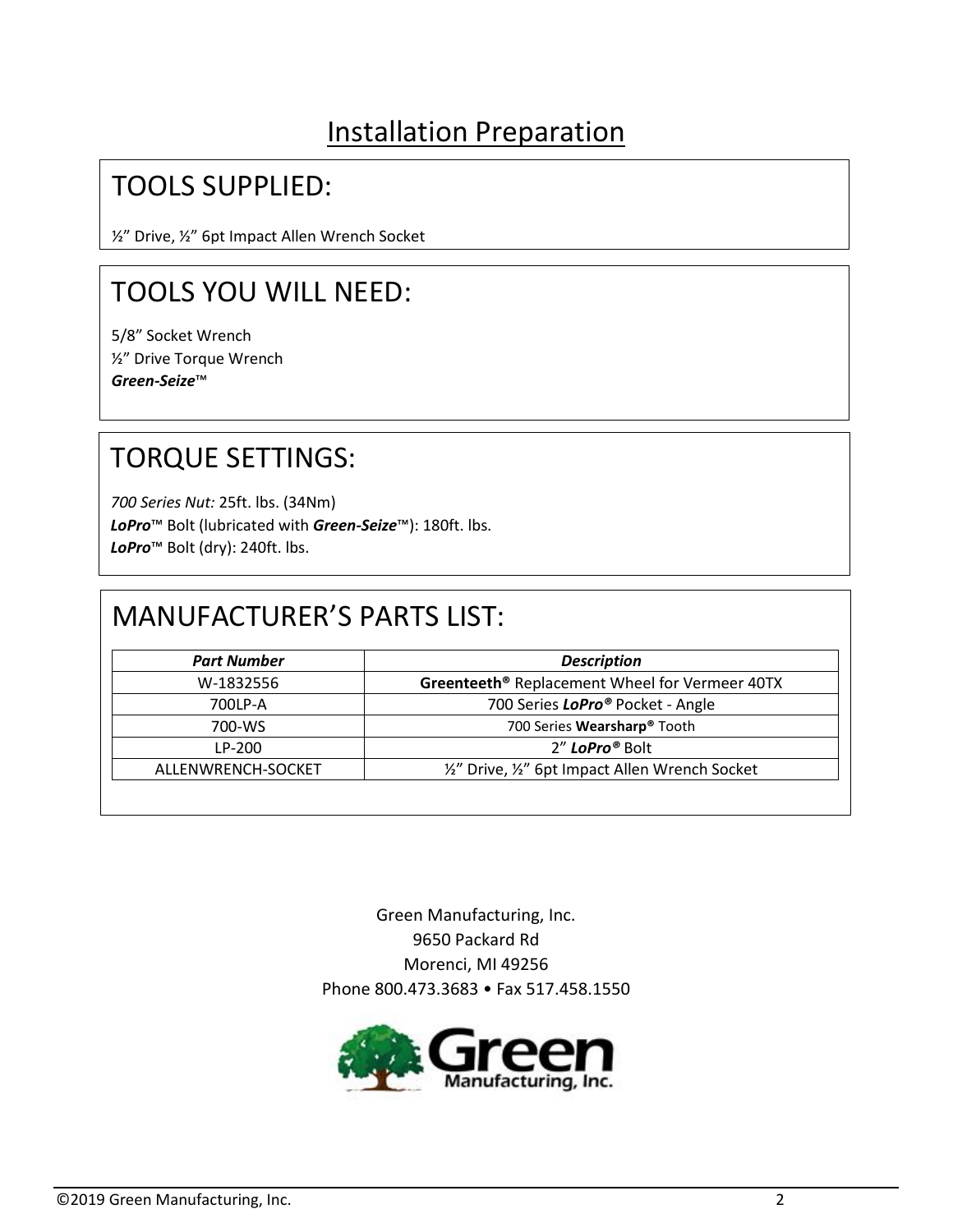# Table of Contents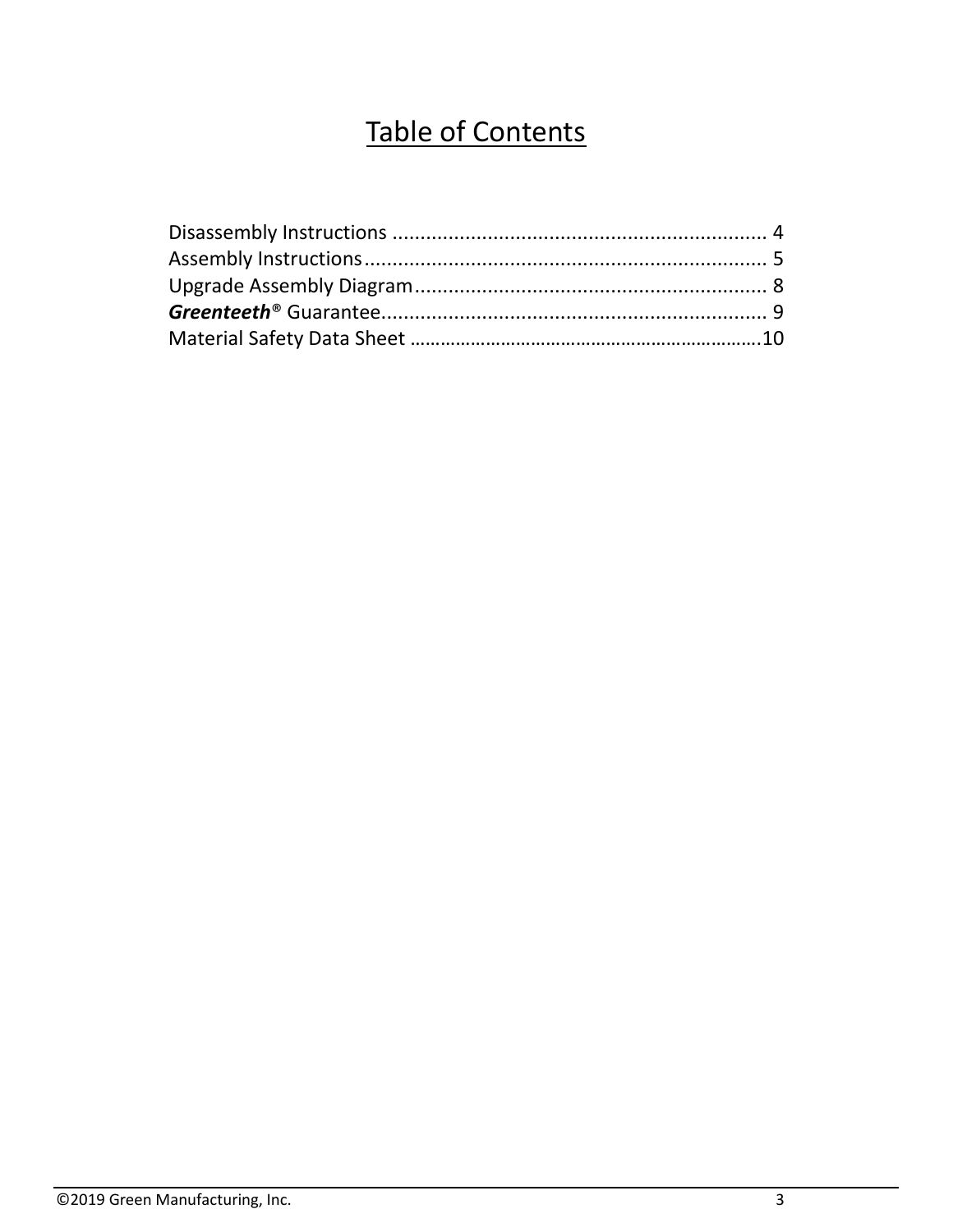# Disassembly Instructions

- 1. Disconnect Power to the machine.
- 2. Loosen and remove the six cutter wheel mounting bolts. (Figure 1.1)



Figure 1.1

3. Remove center hub cap and stump cutter wheel. (Figure 1.2)



**Warning: The cutter wheel assembly weighs approximately 112 lbs. Use caution when loosening bolts. Cutter wheel assembly may drop unexpectedly.** Floor jack or equivalent lowering device is recommended for easier removal.



Figure 1.2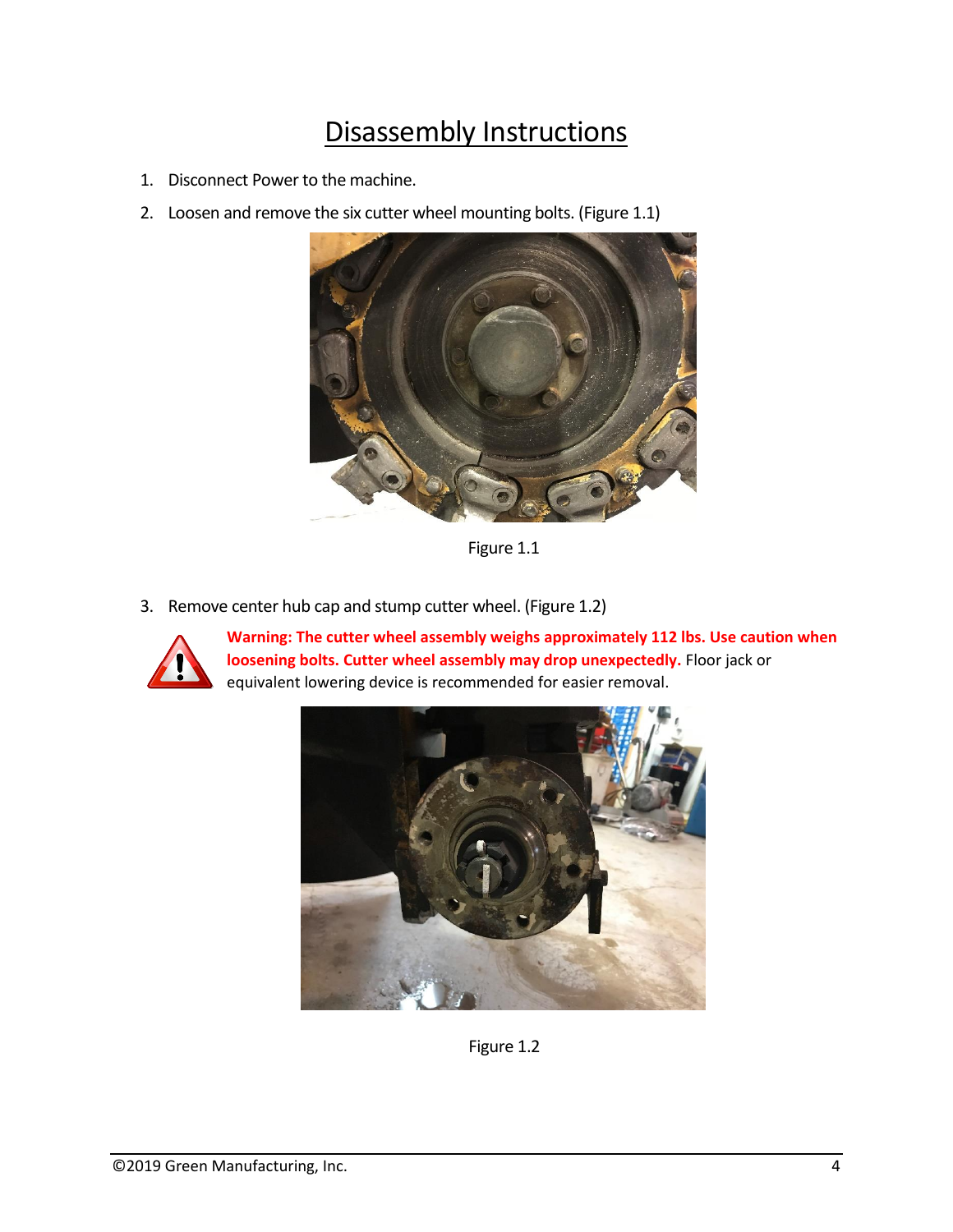# Assembly Instructions

1. Install the Greenteeth® Replacement Wheel to the cutter wheel hub. (Figure 2.1)



Figure 2.1

2. Reinstall the center hub and 6 cutter wheel mounting bolts. (Figure 2.2)



Figure 2.2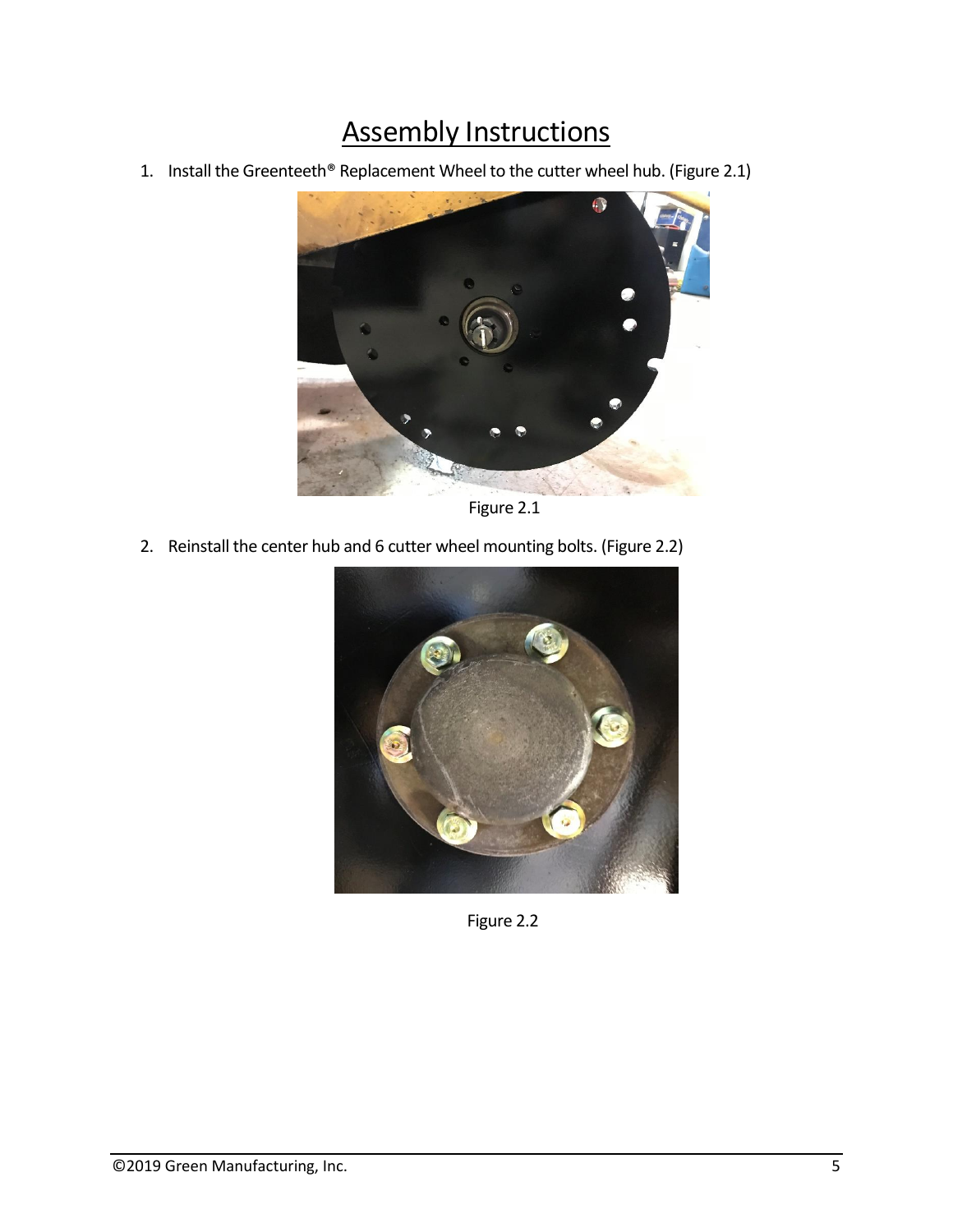- 3. Apply **Green-Seize™** to the threaded end of two **LoPro®** bolts.
- 4. Install the lubricated **LoPro®** bolt into the counter-bored hole of an angled **LoPro®** pocket, and then do the same of adjacent pocket of that set.
- 5. Slide the **LoPro®** bolts through the empty holes in the wheel and thread them into the adjacent pocket's threaded holes. For now, firm up the **LoPro®** bolts until pockets are seated. (Figure 2.3)
- 6. Proceed to the pocket mounting hole set below the new pocket set installed in step 9.
- 7. Repeat steps 7 thru 10 for the next seven pocket sets on the machine.
- 8. Your wheel should now match the **Upgrade Assembly Diagram on page 11.**
- 9. Make sure the pockets are seated on the wheel, and the bolts are seated in the pockets. Continue tightening your *LoPro®* bolts until they are torqued to 180ft. lbs. (240 ft. lbs. dry)
- 10. Install your teeth with the carbide facing down. The shoulder of the tooth will meet the flat indent of the pocket and the tooth will not rotate. Insert spacer over shank Chamfer down then thread one of the lock nuts onto the top portion of the tooth. Hand tightening is good for now. Repeat until all teeth are installed. (Figure 2.4)
- 11. Before torqueing your tooth down, first make sure that the tooth is seated properly in the pocket. Then tighten the top nut until the tooth is firmly seated and torqued to 25 ft. lbs. (34 Nm). You may need to hold the tooth in place. Repeat until all teeth are properly torqued.

*Over-tightening the nut will stretch the threads and degrade the fasteners ability to retain the tooth.* 



 $\overline{O}$ 

 $\overline{O}$ 

 $\overline{O}$ 

O  $\overline{O}$ 

O

 $\overline{O}$ 

 $\overline{O}$ 



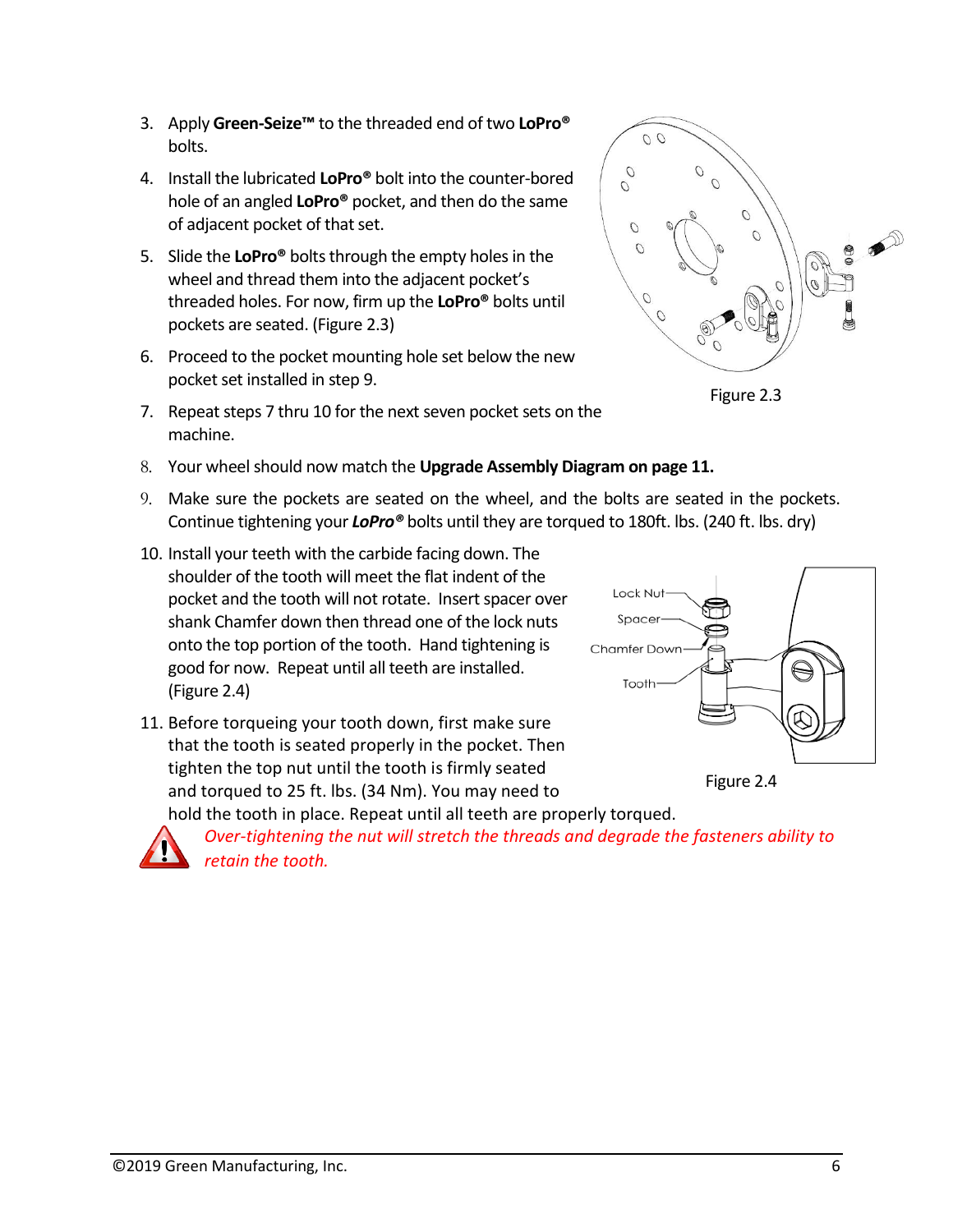12. Once all pockets and teeth are torqued properly, manually rotate the cutter wheel to ensure there is adequate clearance for the newly installed setup. If any teeth are rubbing or hitting on any part of the machine, do not proceed further. Remove the obstructed tooth/teeth and call Green Manufacturing, Inc. right away. (Figure 2.5)



Figure 2.5

- 13. If determined that there are no obstructions, reconnect power to the machine.
- 14. Start the machine engine and engage the wheel.
- 15. Ensure there are no noises emanating from the upgrade installation.

*Please note that all fasteners, whether they are nuts or bolts, can loosen up from time to time due to vibration. We recommend that you check your bolts weekly.*

*If you dull or damage a cutting edge, you can rotate your tooth by following these steps:* 

- *Loosen the nut with a standard wrench*
- *Tap the tooth down*
- *Rotate the tooth*
- *Reposition the tooth in its seat*
- *Retighten the nut to the proper torque specifications*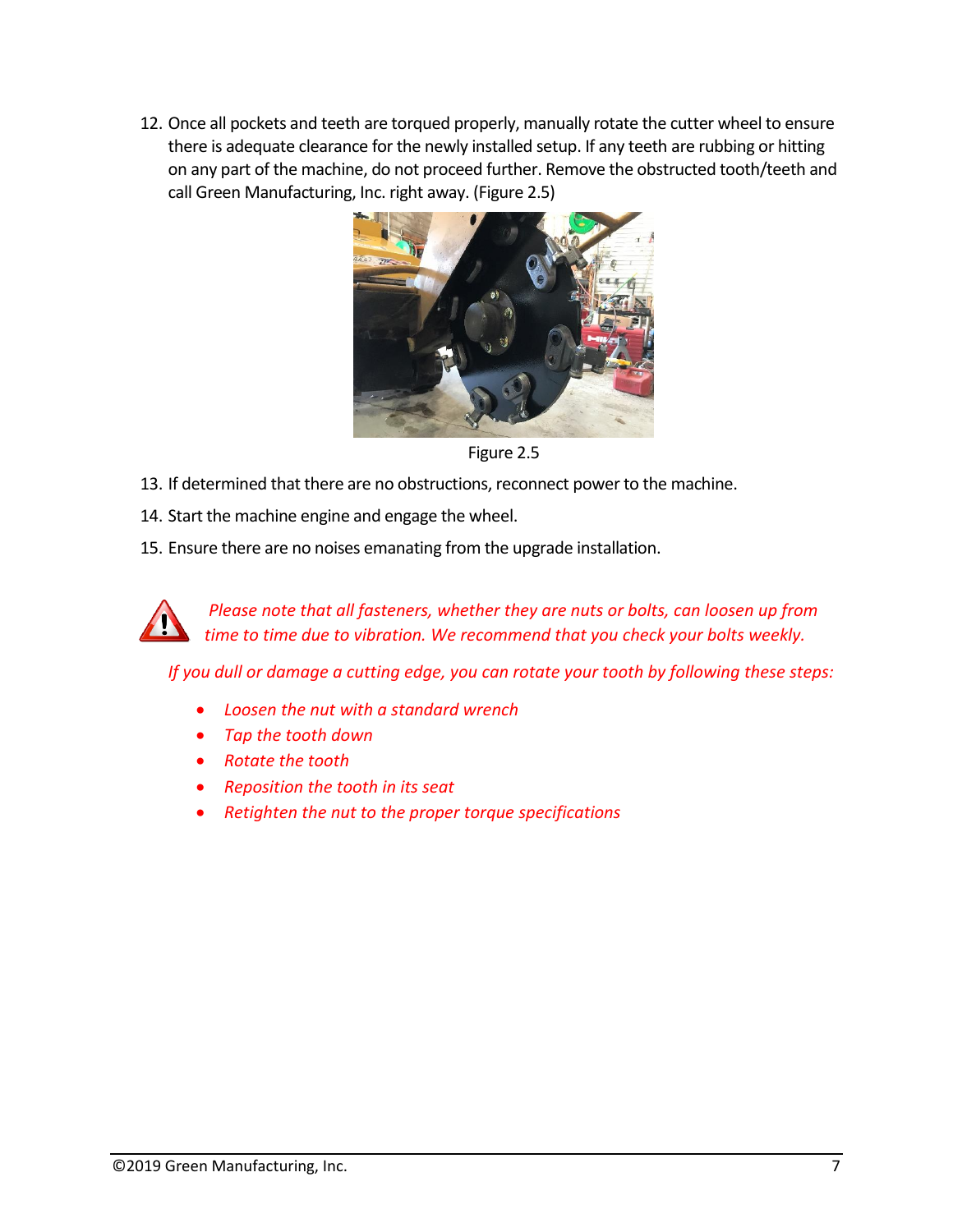### Upgrade Assembly Diagram

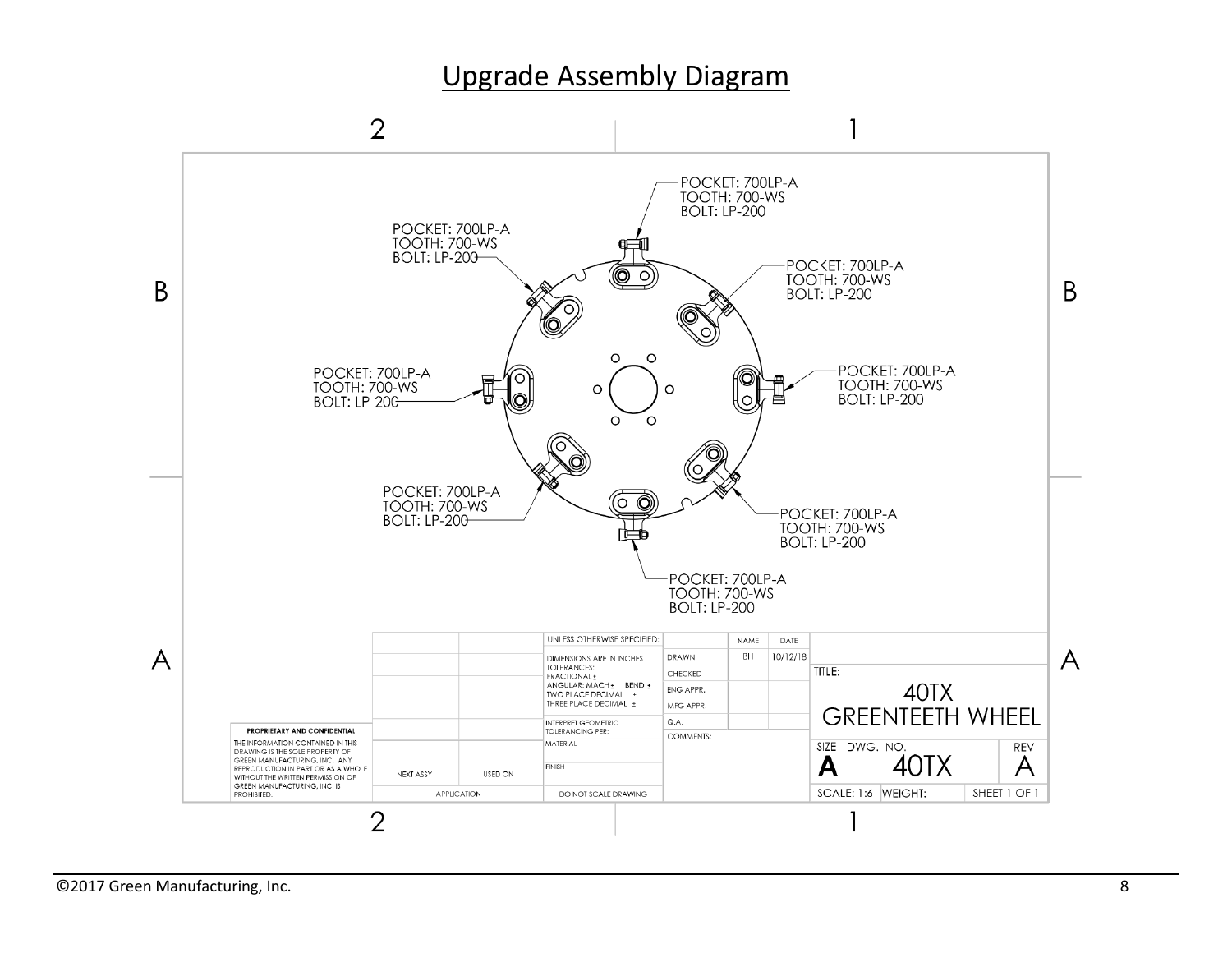# *GREENTEETH*® GUARANTEE

### *NEW SETUPS AND FIRST TIME CUSTOMERS*:

If you purchase a *Greenteeth*® setup and are not completely satisfied with its performance, please contact Green Manufacturing at 800.473.3683 to request a return authorization within 30 days of purchase date for a product refund or exchange.

#### *WARRANTY:*

If you are not completely satisfied with your purchase, please contact Green Manufacturing, Inc. at 800.473.3683 to request a return authorization within 30 days of purchase date for a product refund or exchange. We strive to provide exceptional quality products. Our products undergo a stringent quality control process, however if you feel that there is an issue with the quality of your product, please contact Green Manufacturing, Inc. immediately. We will accept unused parts for return or exchange for up to 30 days from the date of purchase with proof of purchase included with the return.

Seller's warranties against defects and non-conformities and defects shall continue to apply only so long as the Goods: (i) have been installed, maintained and used in conformity with instructions furnished by Seller from time to time, if any, and otherwise in conformity with the highest industry practices; (ii) have been subjected to normal use for the purpose for which the Goods were designed; (iii) have not been subjected to misuse, negligence or accident; (iv) have not been altered or repaired by persons other than Seller or Seller authorized warranty service providers in any respect which, in the judgment of Seller, adversely affects the condition or operation of the Goods; and (v) have been fully paid for. IN NO EVENT SHALL SELLER BE LIABLE FOR ANY SPECIAL, INDIRECT, EXEMPLARY, INCIDENTAL, CONSEQUENTIAL, OR PUNITIVE LOSSES OR DAMAGES (INCLUDING, WITHOUT LIMITATION, BUSINESS INTERRUPTION, REVENUE OR PROFITS, FEES OR FINES), EVEN IF SELLER HAS BEEN ADVISED OR MADE AWARE OF THE POSSIBILITY OF ANY SUCH LOSSES OR DAMAGES AND REGARDLESS OF WHETHER THE CLAIM IS BASED ON CONTRACT, TORT, STRICT LIABILITY, OR OTHER THEORY OF LIABILITY. Seller's cumulative liability for all losses and damages under these General Terms and Conditions or under any of the Related Agreements (including, without limitation, those arising out of contract tort (including negligence), strict liability, warranty, or other theory of liability) shall not exceed (a) in the case of any services provided or to be provided by Seller, the amount of the fees payable by Buyer for such services under the applicable Related Agreement, and (b) in the case of any products or devices provided or to be provided by Seller, the amount of Seller's labor services associated with the product sale. Seller reserves the right to make, without notice to Buyer, alterations to a product that do not materially affect agreed specifications or the product's form, fit or function.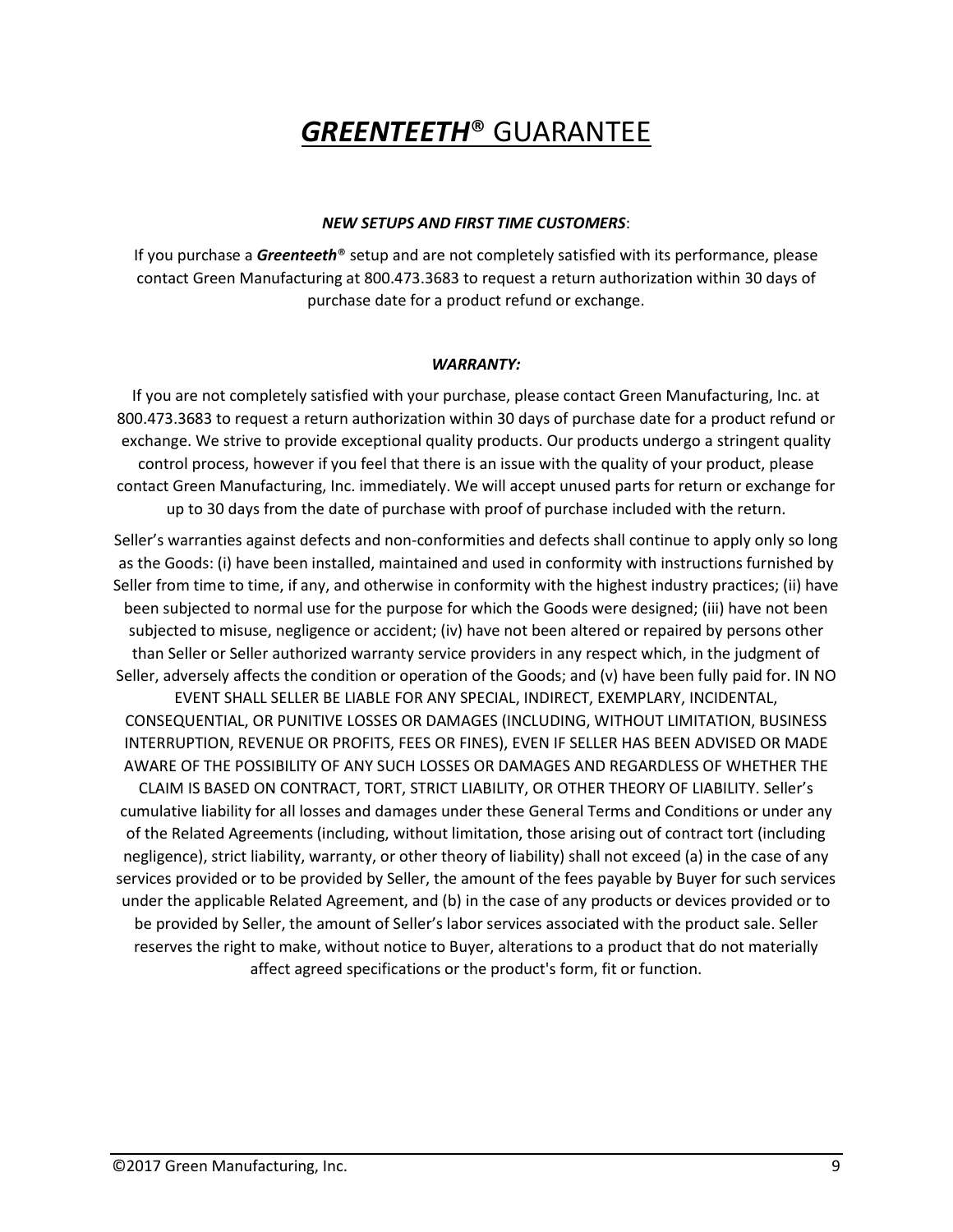# **MATERIAL SAFETY DATA SHEET**

**I - PRODUCT IDENTIFICATION Trade Name**: Tungsten Carbide **Chemical Family:** Refractory Metal Alloy **Chemical Formula:** WC **CAS#:** 12070-12-1 **II - HAZARDOUS INGREDIENTS Hazardous Components % OSHA/PEL ACGIH/TLV Sec. 302 Sec. 304 Sec. 313** Tungsten Carbide 0-100 N/E N/E No No No Tungsten compounds 0-100 5 mg/m3 C - 1 0 mg/m3 No No No **HM IS Ratings (0-4)**: **Health**: 3 **Flammability**: 0 **Reactivity:** 0 **HM IS Protective Equipment:** H: glasses, gloves, clothing, combo respirator **III - PHYSICAL DATA Boiling Point**: 6000 oC **Melting Point**: 2820 - 2940 oC **Evaporation Rate:** N/A **% Volatiles:** N/A **Solubility in H2O**: Insoluble **Vapor Pressure:** N/A **Vapor Density**: N/E **Specific Gravity**: 13.6 gm/cc at 18 oC **Appearance and Odor:** Grey to black powder, odorless **Molecular Weight:** 195.86 **IV - FIRE AND EXPLOSION HAZARDS DATA Flash Point**: N/A **Flammability**: Non-Flammable

**Explosive Limits**: **Lower:** N/A **Upper:** N/A

**Extinguishing Media:** Use suitable extinguishing media for surrounding materials and type of fire.

**Special Fire Fighting Procedures:** Firefighters must wear full face, self-contained breathing apparatus with full protective clothing to prevent contact with skin and eyes. Fumes from fire are hazardous. Isolate runoff to prevent environmental pollution.

**Unusual Hazard:** Dusts may present a fire or explosion hazard under rare favoring conditions of particle size, dispersion, and strong ignition source. However, this is not expected to be a problem under normal handling conditions.

### **V - HEALTH HAZARD INFORMATION**

**Routes of Entry:** Inhalation, ingestion, skin or eye contact (for dusts, mists, powder, and fume).

**Effects of Overexposure:** Industrially tungsten does not constitute an important health hazard. Expo sure is related chiefly to the dust arising out of the crushing and milling operations. Chronic inhalation of the dust may cause lung damage in humans. Heavy exposure to the dust or the large amounts of the soluble compounds produces changes in body weight, behavior, blood cells, choline esterase activity and sperm in experimental animals.

### **Acute Effects**:

**Inhalation**: Toxic by inhalation. May cause irritation to the mucous membranes, coughing, dyspnea, soreness in the chest, weight loss, hemoptysis, bronchitis, asthma, pulmonary fibrosis and radiological changes in the lungs. **Ingestion**: May cause irritation to the gastrointestinal tract and diarrhea.

**Skin:** May cause irritation.

**Eye:** May cause irritation.

**Chronic Effects:**

**Inhalation**: May cause damage to the lungs.

**Ingestion**: No chronic health effects recorded.

**Skin:** May cause dermatitis, sensitization and eczema.

**Eye:** May cause conjunctivitis.

**Medical Conditions Generally Aggravated by Exposure:** Pre-existing respiratory and skin disorders.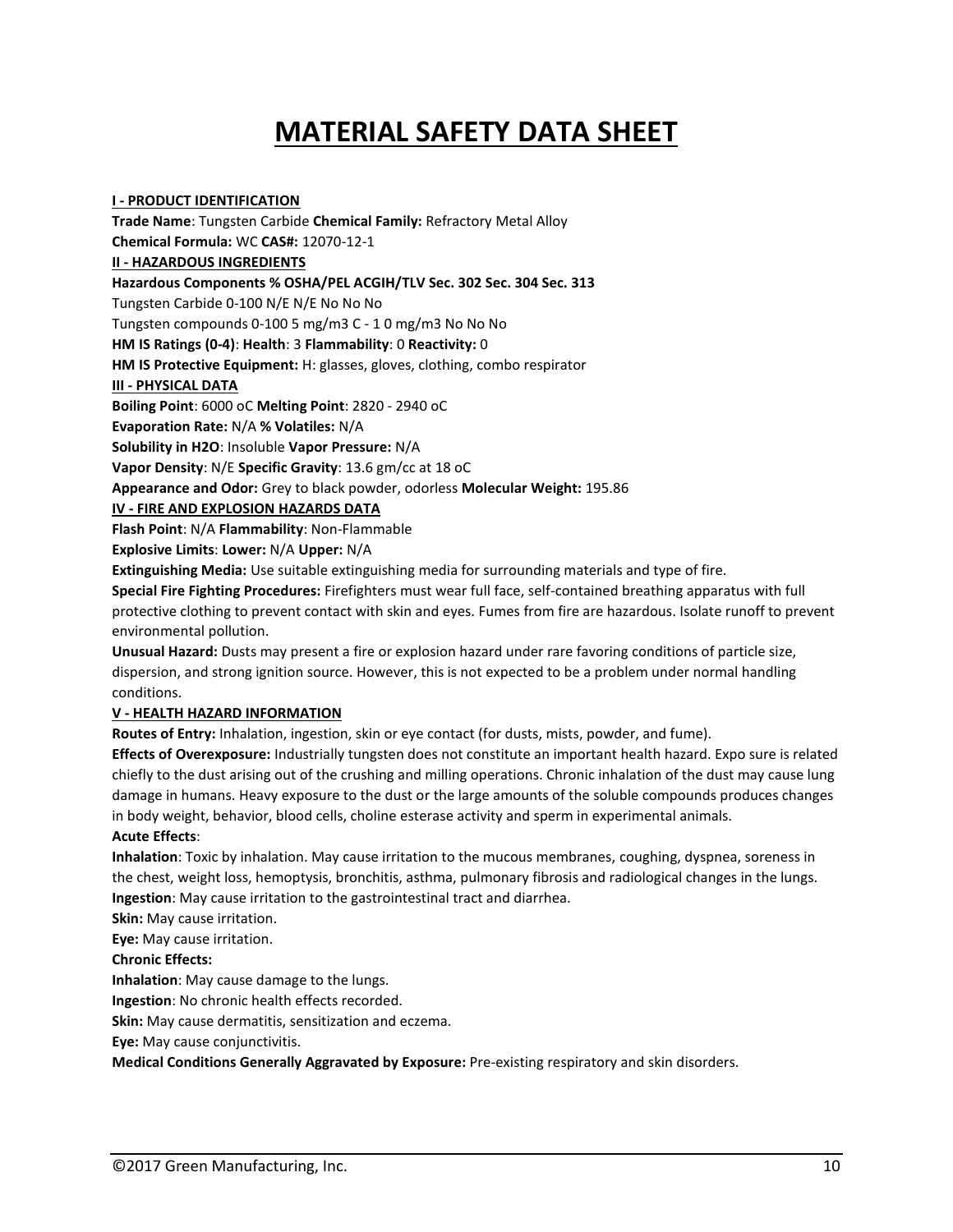**Target Organs:** May affect the respiratory system.

**Carcinogenicity**: **NTP:** No **IARC:** No **OSHA:** No

### **EMERGENCY AND FIRST AID PROCEDURES:**

**INHALATION:** Remove victim to fresh air. Keep warm and quiet, give oxygen if breathing is difficult and seek medical attention.

**INGESTION:** If conscious, give 1-2 glasses of milk or water and induce vomiting (Never induce vomiting or give anything by mouth to an unconscious person). Seek medical attention.

**SKIN:** Remove contaminated clothing from affected area, brush material off skin. Wash affected area with mild soap and water. Seek medical attention if symptoms persist.

**EYE:** Flush eyes with lukewarm water, lifting upper and lower eyelids, for at least 15 minutes. Seek medical attention if symptoms persist.

#### **VI - REACTIVITY DATA**

**Stability:** Stable

**Conditions to Avoid**: None

**Incompatibility (Material to Avoid):** Chlorine, fluorine, nitrogen dioxide, nitrous oxide, iodine pentafluoride and lead oxide.

**Hazardous Decomposition Products**: None recorded.

**Hazardous Polymerization**: Will not occur

#### **VII - SPILL OR LEAK PROCEDURES**

**Steps to Be Taken in Case Material Is Released or Spilled**: Wear appropriate respiratory and protective equipment specified in Section VIII. Isolate spill area and provide ventilation. Vacuum up spill using a high efficiency particulate absolute (HEPA) air filter and place in a closed container for proper disposal. Take care not to raise dust.

**Waste Disposal Method:** Dispose of in accordance with all local, state, and federal regulations.

### **VIII - SPECIAL PROTECTION INFORMATION**

**Respiratory Protection**: NIOSH approved dust, mist, and vapor cartridge respirator.

**Ventilation**: Use local exhaust ventilation which is adequate to limit personal exposure to airborne dust levels which do not exceed the appropriate PEL or TLV. If such equipment is not available, use respiratory protection as specified above.

**Protective Gloves:** Rubber gloves.

**Eye Protection**: Safety glasses.

**Other Protective Clothing or Equipment:** Protective gear suitable to prevent contamination.

### **IX - SPECIAL PRECAUTIONS**

**Precautions to Be Taken in Handling and Storage**: Store in a tightly sealed container in a cool, dry, well-ventilated area. Wash thoroughly after handling.

**Other Precautions**: Implement engineering and work practice controls to reduce and maintain concentration of exposure at low levels. Use good housekeeping and sanitation practices. Do not use tobacco or food in work area. Wash thoroughly before eating or smoking. Do not blow dust off clothing or skin with compressed air.

The above information is believed to be correct, but does not purport to be all inclusive and shall be used only as a guide. Green Manufacturing, Inc. shall not be held liable for any damage resulting from handling or from contact with the above product.